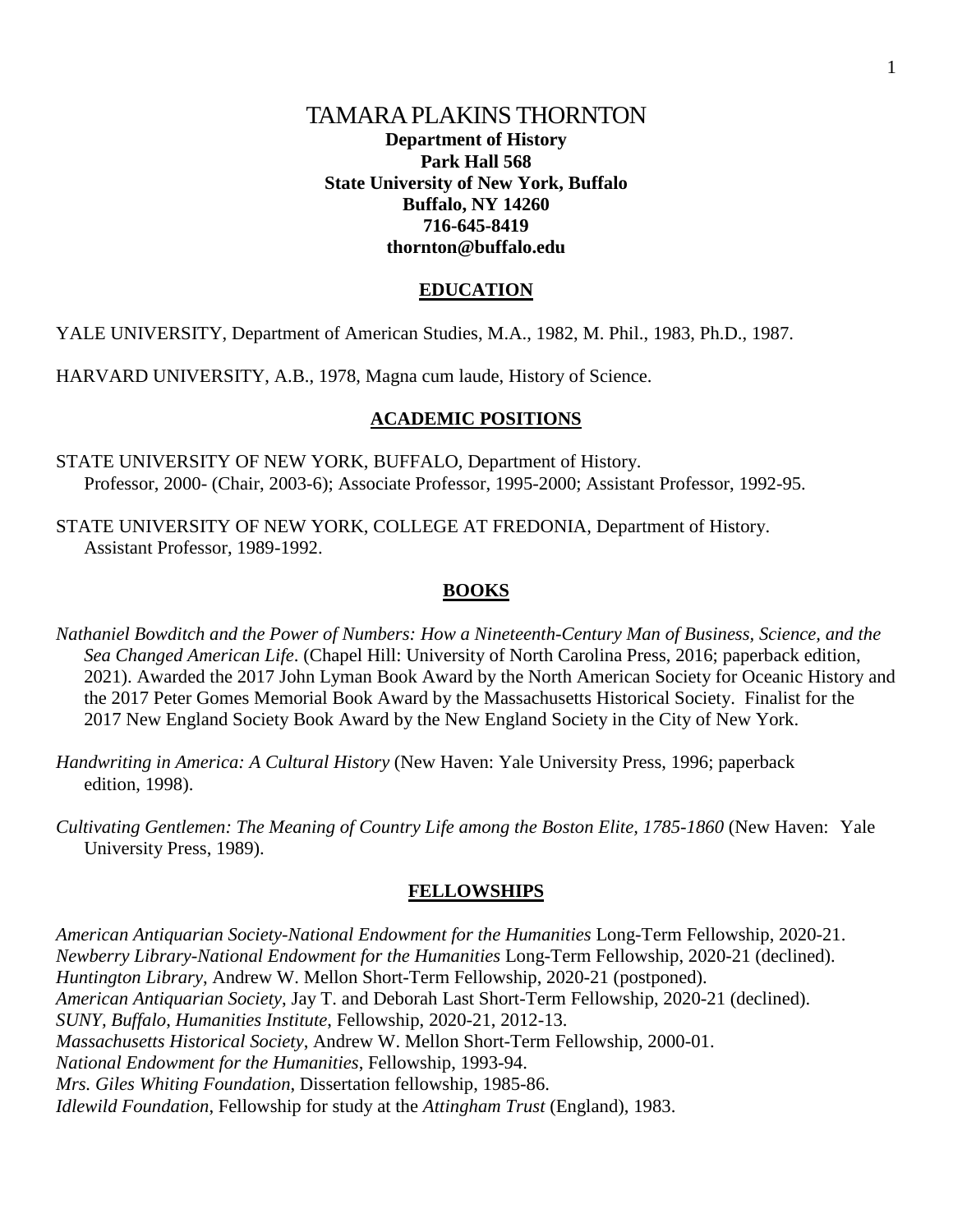#### **PRIZES**

Exceptional Scholar—Sustained Achievement Award, SUNY, Buffalo, 2020

Peter Gomes Memorial Book Award, Massachusetts Historical Society, 2017. In recognition of *Nathaniel Bowditch and the Power of Numbers: How a Nineteenth-Century Man of Business, Science, and the Sea Changed American Life* (Chapel Hill: University of North Carolina Press, 2016).

John Lyman Book Award, North American Society for Oceanic History, 2017. In recognition of *Nathaniel Bowditch and the Power of Numbers: How a Nineteenth-Century Man of Business, Science, and the Sea Changed American Life* (Chapel Hill: University of North Carolina Press, 2016).

Finalist, New England Society Book Award by the New England Society in the City of New York, 2016. In recognition of *Nathaniel Bowditch and the Power of Numbers: How a Nineteenth-Century Man of Business, Science, and the Sea Changed American Life* (Chapel Hill: University of North Carolina Press, 2016).

Ralph D. Gray Article Prize, Society for Historians of the Early American Republic, 2008. In recognition of "A 'Great Machine' or a 'Beast of Prey': A Boston Corporation and Its Rural Debtors in an Age of Capitalist Transformation," *Journal of the Early Republic* 27 (Winter 2007). Milton Plesur Excellence in Teaching Award, 2001

University-wide award given by the Student Association, State University of New York, Buffalo. Young Scholar Prize, State University of New York, College at Fredonia, 1990.

Leonard J. Siff Prize, Best Undergraduate Thesis, Dept. of the History of Science, Harvard University, 1978.

#### **ARTICLES AND BOOK CHAPTERS**

- "Mathematical Geography, the "Use of the Globes," and Race Theory in Early America," *William and Mary Quarterly*, 3d. ser., 77 (Apr. 2020): 273-310.
- "Capitalist Aesthetics: Americans Look at the London and Liverpool Docks," in *Capitalism Takes Command: The Social Transformation of Nineteenth-Century America*, Michael Zakim and Gary Kornblith, eds. (Chicago: University of Chicago Press, 2012), pp. 169-98.
- "A 'Great Machine' or a 'Beast of Prey': A Boston Corporation and Its Rural Debtors in an Age of Capitalist Transformation," *Journal of the Early Republic* 27 (Winter 2007): 567-97. Awarded the Ralph D. Gray Article Prize by the Society for Historians of the Early American Republic.
- "Handwriting in an Age of Industrial Print," in *A History of the Book in America, vol. 3, The Industrial Book, 1840-1880*, Scott E. Casper et al, eds. (Chapel Hill: University of North Carolina Press, 2007), pp. 400-406.
- "Relics in the Sacred Cause of Liberty: the 1877 Bowditch Memorial Cabinet," *Proceedings of the 2004 Dublin Seminar for the Study of New England Folklife* (Boston: Boston University Scholarly Publications, 2006).
- "The Intelligent Mariner': Nathaniel Bowditch, The Science of Navigation, and the Art of Upward Mobility in the Maritime World," *New England Quarterly* 79 (Dec. 2006): 609-35.
- "Gentleman Farmers" and "Massachusetts Horticultural Society" in *The Encyclopedia of New England: The Culture and History of an American Region*, Burt Feintuch and David H. Watters, eds., (New Haven: Yale University Press, 2005), pp. 42-48-49.
- "Deviance, Dominance, and the Construction of Handedness in Turn-of-the-Century Anglo-America," in *Moral Problems in American Life*, Karen Halttunen and Lewis Perry, eds., (Ithaca: Cornell University Press, 1999).
- "Horticulture and American Character," in *Keeping Eden: A History of Gardening in America*, Walter Punch, ed., (Boston: Little, Brown, Bulfinch Press, 1992).
- "Between Generations: Boston Agricultural Reform and the Aging of New England, 1815-1830," *New England Quarterly* 59 (June 1986): 189-211.
- "The Moral Dimensions of Horticulture in Antebellum America," *New England Quarterly* 57 (Mar. 1984): 3-2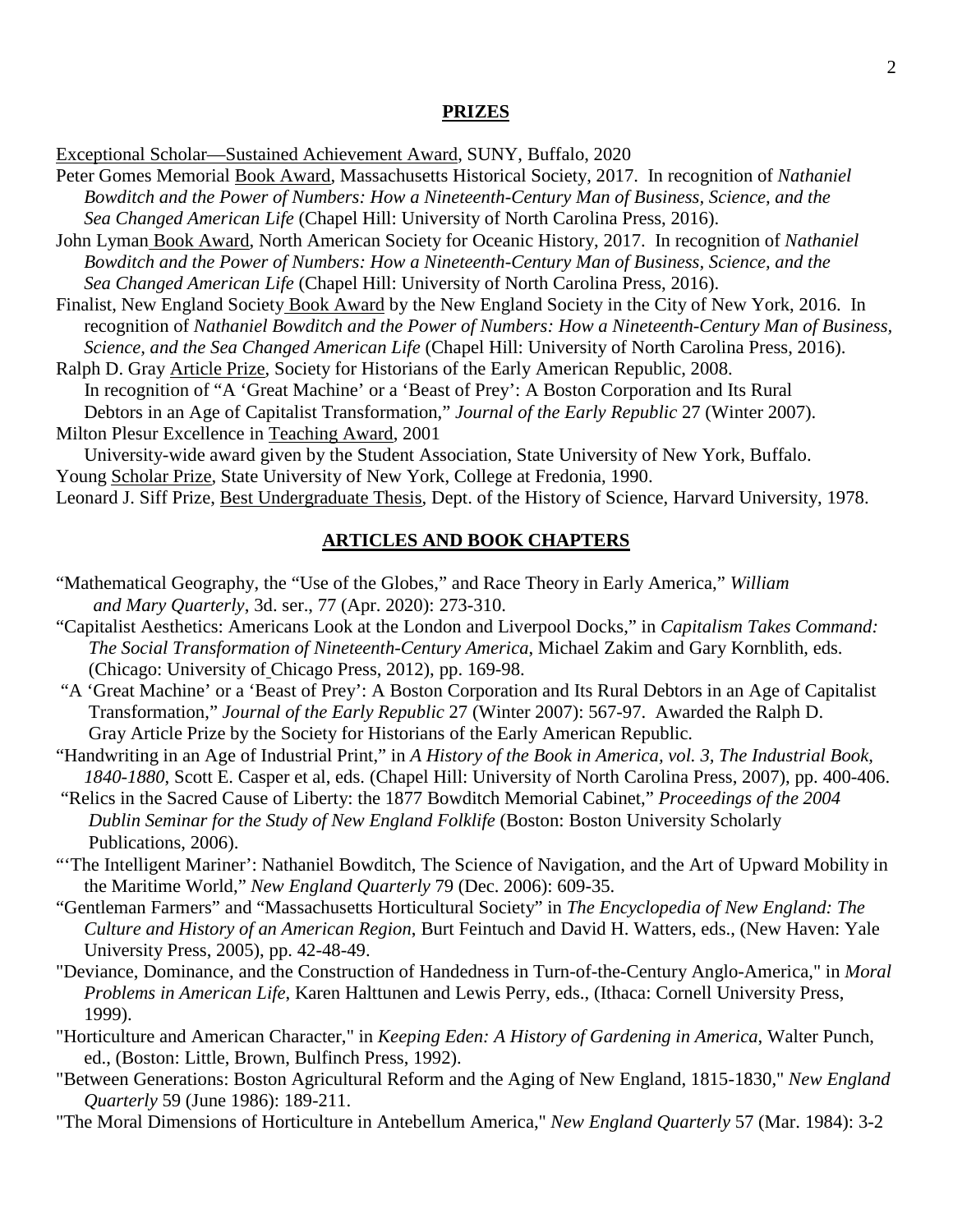## **CONFERENCE PRESENTATIONS**

- "The Non-Cartographic Uses and Implications of Globes in Early America," "The Power of Maps and the Politics of Borders" conference, *American Philosophical Society*, Philadelphia, October 2019.
- Presenter, SHEAR Biography Seminar, *Society for Historians of the Early American Republic*, Cambridge, MA, July 2019.
- Panelist, "Roundtable: How NOT to Write Your Second Book," *Society for Historians of the Early American Republic*, Philadelphia, PA, July 2017.
- Panel Comment, "Costly Improvements: The Promise and Pitfalls of Early National Development," *Society for Historians of the Early American Republic*, New Haven, CT, July 2016.
- "American History and the Numerical Turn; or, Digital History with Real Digits," for Roundtable on "History, Numbers, Numeracy: Opportunities and Obstacles in Quantitative and Digital History,"  *Organization of American Historians*, Providence, RI, April 2016.
- "Blank Forms and Interchangeable Parts: Mathematical Values and the Creation of Impersonal Bureaucracies in the Early American Republic," *Cornell Conference on the Histories of American Capitalism*, Ithaca, NY, November 2014.
- "Blank Forms and Interchangeable Parts: Mathematical Values and the Creation of Impersonal Bureaucracies in the Early American Republic," *Canadian Society for the History and Philosophy of Science*, St. Catharines, ON, May 2014.
- "Capitalist Aesthetics: Americans Look at the London and Liverpool Docks," *American Studies Association*, Baltimore, October 2011.
- Panel Comment, "Transforming Visions: Literature and Architecture in the Age of Commercial Capitalism," *Society for Historians of the Early American Republic*, Philadelphia, July 2011.
- Panelist, Roundtable on Undergraduate Research at the SHEAR/Mellon Seminar, *Society for Historians of the Early American Republic*, Rochester, New York, July 2010.
- "Teaching the Early Republic," Roundtable Panel on Teaching, *Society for Historians of the Early American Republic*, Springfield, Illinois, July 2009.
- "Nathaniel Bowditch (F.R.S.) and the Science of Business in Antebellum Boston," *Business History Conference*, Minneapolis, May 2005.
- "'Relics' in the Sacred Cause of Liberty: the 1877 Bowditch Memorial Cabinet," *The Dublin Seminar for the Study of New England Folklife,* Deerfield, Mass., June 2004.
- "Nathaniel Bowditch and the Clockwork Universe of Business," *Society for Historians of the Early American Republic*, Columbus, Ohio, July 2003.
- "'Simplicity, perspicuity, order, and system': Nathaniel Bowditch and the Clockwork Universe of Business," *Bowditch Institute Conference*, Salem State College, Salem, Mass., November 2002.
- Panel Comment, "Politics and the International Culture Industry in the 1840s," *Group for Early Modern Cultural Studies*, Newport, RI, November 1998.
- Panel Comment, "Literature and Discourse, 1790-1820," *Society for Historians of the Early American Republic*, Nashville, Tennessee, July 1996.
- "The Cultural Meaning of Graphology in Twentieth-Century America," *Organization of American Historians*, Washington, D.C, April 1995.
- "The Construction of Characters: Penmanship and Identity in the Early Republic," *Society for Historians of the Early American Republic*, Madison, Wisconsin, July 1991.
- "Golden Spoons and Iron Spoons: The Antebellum Boston Elite and the Yeomanry of New England," *Society for Historians of the Early American Republic*, Philadelphia, July 1987.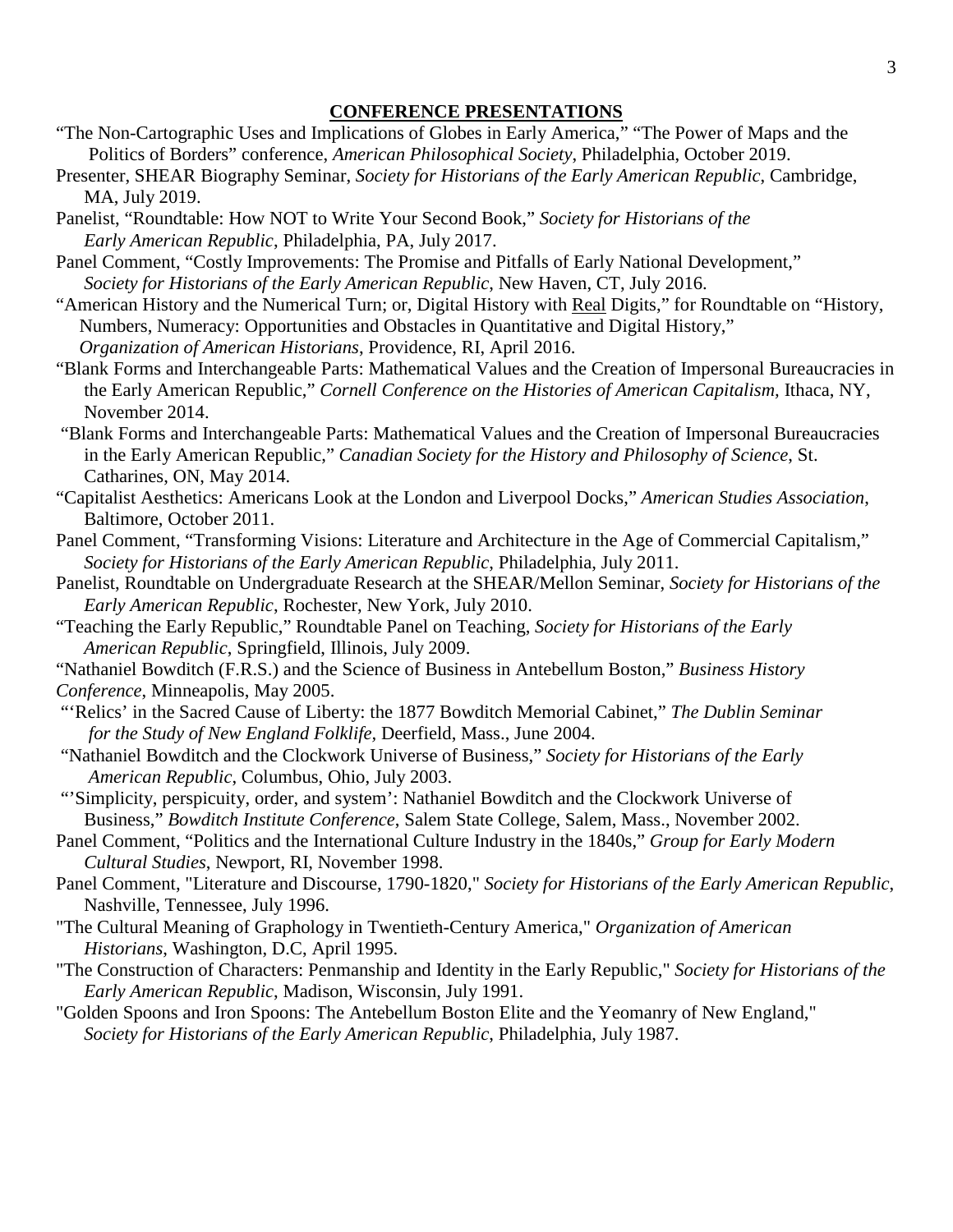#### **INVITED SCHOLARLY LECTURES/PRESENTATIONS**

"The "Use of the Globes": Mathematical Geography and Its Cognitive Impact on the Spatial, Social, and Economic Imagination in the Early Republic," *Columbia Seminar in Early America*, October 2017.

"The 'Use of the Globes': Mathematical Geography, the Mercantile Imagination, and Global Capitalism in Postrevolutionary America," Seminar in the History of Capitalism, *Newberry Library*, Chicago, May 2017.

- "The 'Use of the Globes': Mathematical Geography, the Mercantile Imagination, and Global Capitalism in Postrevolutionary America," Department of History, *Brown University*, Providence, RI, Nov.2017.
- "The 'Use of the Globes': Mathematical Geography, the Mercantile Imagination, and Global Commerce in Postrevolutionary America," *Program in Early American Economy and Society*, Philadelphia, Oct.2016.
- Panel Comment, "Workers and Bodies in Agricultural Improvement," Conference on "Grassroots Modernities: Nature, Agriculture, and Improvement in the Atlantic World," *Yale Center for the Study of Representative Institutions*, New Haven, June 2015.
- "Cultivating Gentlemen: The Historical Origins of Boston's Country Estates," *Massachusetts Institute of Technology*, "Historical Estates" Program, Endicott House, Dedham, MA, May 2013.
- "Capitalist Aesthetics: Americans Look at the London and Liverpool Docks," *Tel Aviv University, American Studies Forum*, December 2010.
- "The Capitalist Aesthetics of Commercial Landscapes," Conference on the History of Capitalism, *Stern School of Business, New York University*, June 2009.
- "'The Intelligent Mariner': Nathaniel Bowditch, The Science of Navigation, and the Art of Upward Mobility in the Maritime World," *Ohio Seminar in Early American History and Culture*, *Ohio State University*, Columbus, Ohio, November 2006.
- "Written on the Body," *American Institute of Graphic Arts*, New Orleans, Nov 1997.
- Panel Member, conference on the historical profession in the late twentieth century, *Department of History, Yale University*, April 1995.
- Panel Comment, "Entrepreneurs: The Boston Business Community, 1750-1850," Conference at the *Massachusetts Historical Society*, May 1994.
- "A Legible Past: The Cultural Meaning of Handwriting in America," Department of American Studies, *State University of New York, Brockport*, March 1992.
- "Horticulture and American Character," *Massachusetts Horticultural Society*, January 1992.
- "The Moral Dimensions of Horticulture in America," *British Arts Center, Yale University*, April 1983.

#### **BOOK REVIEWS AND REVIEW ESSAYS**

- American Historical Review 123 (December 2018): 1673-74. (Cook, *The Pricing of Progress: Economic Indicators and the Capitalization of American Life*).
- Journal of American History 105 (Sept. 2018): 391-92. (Stavey and Ftizgerald, *United Tastes: The Making of the First American Cookbook*).

Early American Literature 52 (2017): 834-38. (Thomas, *Louisa: The Extraordinary Life of Mrs. Adams*)

- Business History Review 91 (January 2017): 840-42. (Gamber, *The Notorious Mrs. Clem: Murder and Money in the Gilded Age*)
- New England Quarterly 89 (June 2016): 342-45. (Beveridge, Meier, and Mills, eds., *Fredrick Law Olmsted: Plans and Views of Public Parks*).
- Journal of Southern History 75 (August 2009): 785-86. (Kaplan, *Men of Letters in the Early Republic: Cultivating Forums of Citizenship*)
- Journal of American History 95 (March 2009): 1139. (Pauly, *Fruits and Plains: The Horticultural Transformation of America*)

H-SHEAR (December 2008) (Schocket, *Founding Corporate Power in Early National Philade*lphia)

"New Perspectives, Liberally Applied," (Butler, *Critical Americans: Victorian Intellectuals and Transatlantic Liberal Reform*), Reviews in American History 36 (March 2008): 60-67.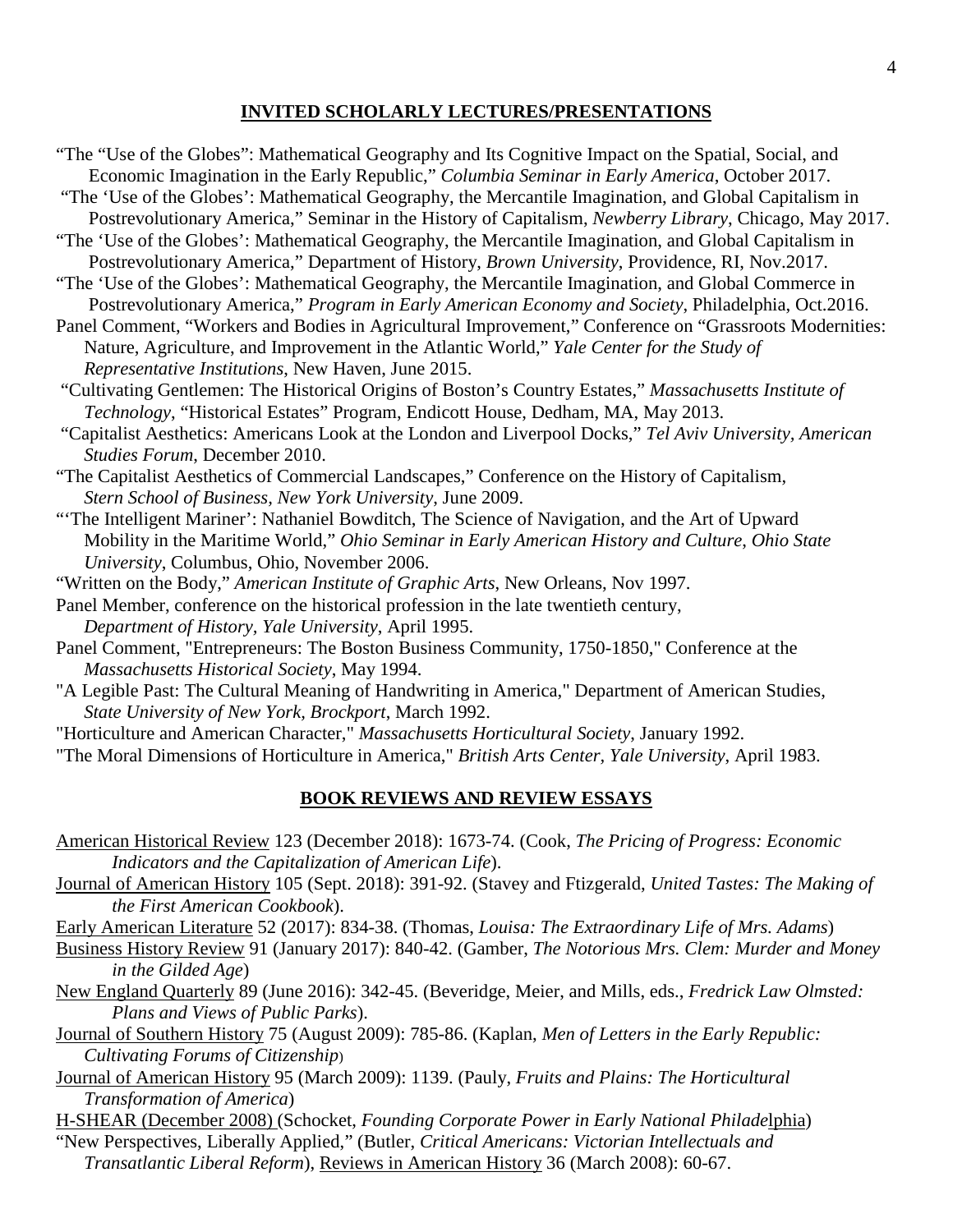New England Quarterly 79 (June 2006): 525-26. (O'Connor, *The Athens of America, 1825-1845*)

New England Quarterly 79 (March 2006): 134-36. (Vickers, *Young Men and the Sea: Yankee Seafarers in the Age of Sail*)

- New England Quarterly 78 (March 2005): 146-49. (Weightman, *The Frozen Water Trade: A True Story*; Seaburg and Seaburg, *The Ice King: Frederic Tudor and His Circle*)
- American Historical Review 110 (April 2005): 470-71. (Stabile, *Memory's Daughters: The Material Culture of Remembrance in Eighteenth-Century America*)
- Common-place (www.common-place.org) 4 (July 2004). (Silverman, *Lightning Man: The Accursed Life of Samuel F. B. Morse*)
- Journal of American History 89 (December 2002): 1145. (Conforti, *Imagining New England: Explorations of Regional Identity from the Pilgrims to the Mid-Twentieth Century*)
- New England Quarterly 75 (September 2002): 493-96. (Baym, *American Women of Letters and the Nineteenth Century Sciences: Styles of Affiliation*)
- Journal of the Early Republic 21 (Winter 2001): 710-12. (Crain, *The Story of A: The Alphabetization of America from* The New England Primer *to* The Scarlet Letter)
- American Historical Review 106 (June 2001): 969-70. (Hemphill, *Bowing to Necessities: A History of Manners in America, 1620-1860*)
- Journal of American History 87 (March 2001): 1543-44. (Benton, *Beauty and the Book: Fine Editions and Cultural Distinction in America*)
- Journal of American History 85 (March 1999): 92. (Ruggles, *Intimate Practices: Literacy and Cultural Work in U.S. Women's Clubs, 1880-1920*)
- "Timely Reminders," (Kammen, *In the Past Lane: Historical Perspectives on American Culture*), Reviews in American History 26 (December 1998): 793-98.
- History of Education Quarterly 38 (Summer 1998): 191-92.. (Somerville, *The Tuesday Club of Annapolis (1745-1756) as Cultural Performance*)
- "Habeas Corpus: Death in Nineteenth-Century America," (Laderman, *The Sacred Remains: American Attitudes toward Death, 1799-1883*), Reviews in American History 25 (September 1997): 433-38.
- Journal of American History 84 (September 1997): 656. (Baynton, *Forbidden Signs: American Culture and the Campaign against Sign Language*)
- New England Quarterly 70 (June 1997): 326-28. (Emmet, *So Fine a Prospect: Historic New England Gardens*)
- Pennsylvania Magazine of History and Biography 118 (Jan./April 1994): 152-54. (Herman, *The Stolen House*)
- Journal of American History 80 (December 1993): 1124. (Grese, *Jens Jensen: Maker of Natural Parks and Gardens*)

American Studies 34 (Fall 1993): 142-44. (Horwitz, *Form and Value in Nineteenth-Century America*)

- American Historical Review 98 (February 1993): 249. (Stevenson, *The Victorian Homefront: American Thought and Culture, 1860-1880*)
- Agricultural History 66 (Fall 1992): 94-95. (Garrison, *Landscape and Material Life in Franklin County, Massachusetts, 1770-1860*
- William and Mary Quarterly, 3d. ser. 49 (July 1992): 564-66. (Tucker, *Clio's Consort: Jeremy Belknap and the Founding of the Massachusetts Historical Society*)
- Journal of American History 78 (December 1991): 1064-65. (Matthews, *Toward a New Society: American Thought and Culture, 1800-1830*)
- American Historical Review 96 (June 1991): 951-52. (Kasson, *Rudeness and Civility: Manners in Nineteenth Century Urban America*)
- Journal of the Early Republic 10 (Fall 1990): 432-34. (Cayton, *Emerson's Emergence: Self and Society in the Transformation of New England*)
- New England Quarterly 58 (June 1985): 218-19. (Shi, *The Simple Life: Plain Living and High Thinking in American Culture*)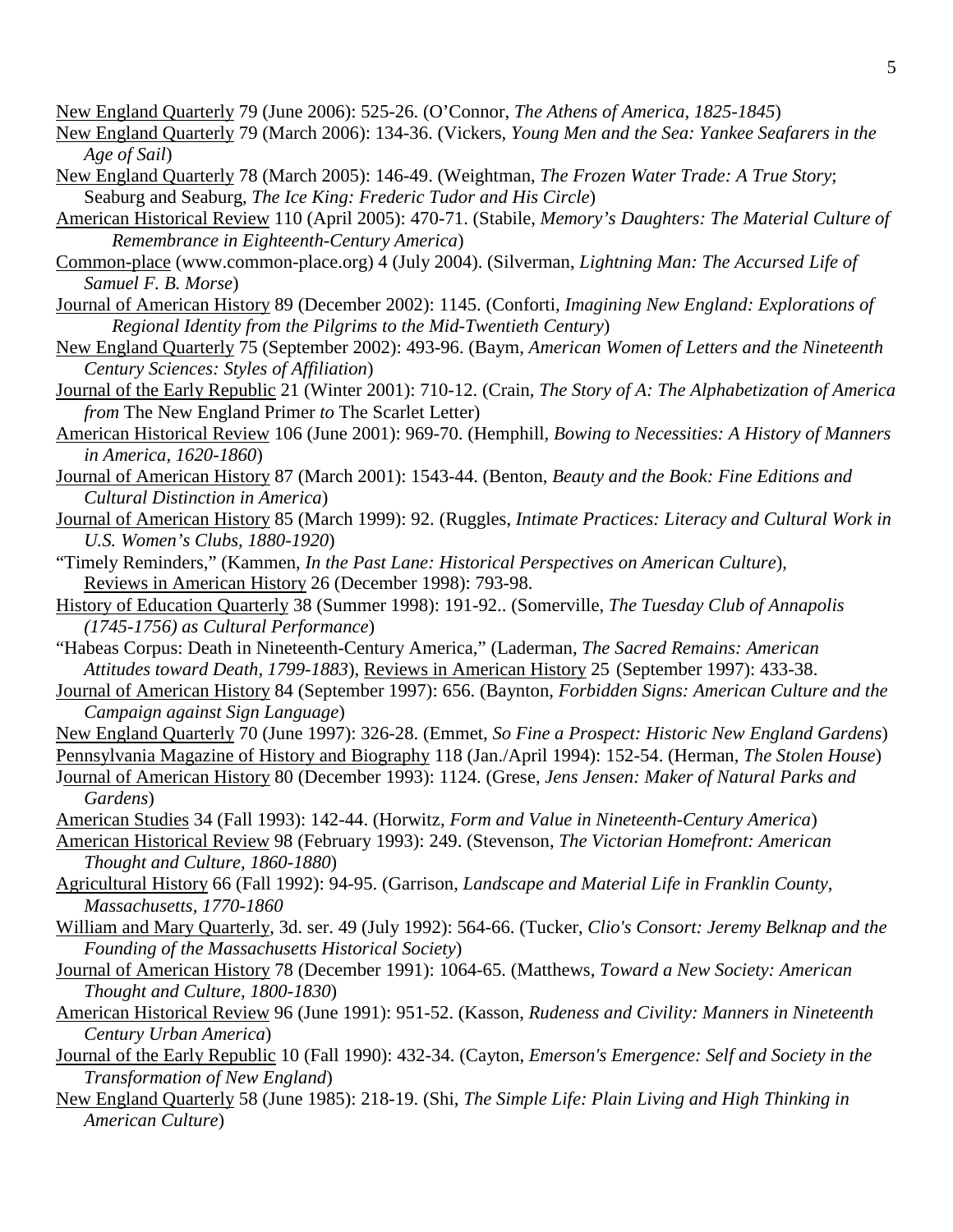## **GENERAL AUDIENCE PUBLICATIONS AND BLOG POSTS**

["Global Knowledge—Eighteenth-Century Style,](https://blog.oieahc.wm.edu/global-knowledge-eighteenth-century-style/)" blog post, *Uncommon Sense*, Omohundro Institute of Early American History & Culture, 3 June 2020.

"Kids can't write cursive. The World won't end," Op-Ed Essay, *Los Angeles Times*, 1 March 2020, p. A22. ["How NOT to Write Your Second Book,](https://earlyamericanists.com/2017/08/25/roundtable-on-how-not-to-write-your-second-book-tamara)" blog post, "The Junto," 25 August 2017.

- "A New Look at Nathaniel Bowditch**,** Nineteenth-Century America's Numbers Man," *Sea History* 160 (Autumn 2017): 24-27.
- "Nathaniel Bowditch: Brief Life of a Mathematician and Businessman, 1773-1838," *Harvard Magazine* 118 (July/August 2016): 44.
- ["The Global Village, Eighteenth-Century Style,](http://uncpressblog.com/2016/05/16/thornton-global-village/)" blog post, University of North Carolina Press,16 May 2016. ["The Origins of Our 'Numerical Neurosis': Numbering Systems in American Life,](http://uncpressblog.com/2016/04/15/thornton-origins-numerical-neurosis/)" blog post, University of

North Carolina Press, 15 April 2016.

"Handwriting as an Act of Self-Definition," *Chronicle of Higher Education* (15 August 1997): B7. "If U Cn Rd This . . . ," Op-Ed Essay, *New York Times*, 13 July 1996, p. 19.

"The Great American Grid," *American Heritage*, April 1988.

"Cultivating the American Character: Horticulture as Moral Reform in the Antebellum Era," *Orion Nature Quarterly* 4 (Spring 1985): 10-19.

# **SELECTED BROADCAST INTERVIEWS AND PODCASTS**

*BBC Radio, ["Up All Night,](https://www.bbc.co.uk/sounds/play/m000431q)"* interview, 18 April 2019.

*[National Public Radio,](https://www.npr.org/2018/11/25/670631106/the-history-of-signatures-and-their%20present-relevance) Weekend Edition Sunday*, interview, 25 Nov. 2018.

*[Every Little Thing](https://www.gimletmedia.com/every-little-thing/celebrity-crush-bill-nye)*, Podcast, interview, aired 9 October 2017.

*New Books Network*, Podcast, author interview, featuring *[Nathaniel Bowditch and the Power of Numbers](http://newbooksnetwork.com/tamara-plakins-thornton-nathaniel-bowditch-and-the-power-of-numbers-how-a-nineteenth-century-man-of-business-science-and-the-sea-changed-american-life-unc-press-2016/)* aired 27 August 2017.

*[Ben Franklin's World](https://www.benfranklinsworld.com/)*, Podcast, author interview, featuring *Nathaniel Bowditch and the Power of Numbers*, aired 26 June 2017.

*CBS Sunday Morning,* Featured historian on ["A Farewell to Handwriting?"](http://www.cbsnews.com/video/watch/?id=7274694n&tag=related;photovideo) 23 January 2011.

*Canadian Broadcasting Corporation, Vancouver*, "The Round-up," 13 May 1998.

*Productions Coscient*, Montreal, interview for television documentary "Ecce Homo," 4 May 1998.

*Wisconsin Public Radio*, "To the Best of Our Knowledge," (syndicated program), 5 April 1998.

*Family.com*, (Disney Online periodical), interview titled "A Social History of Penmanship," June 1997. *CNN*, "Morning News Program," 18 April 1997.

*Canadian Broadcasting Corporation*, "As It Happens," 7 February 1997.

*National Public Radio*, "Weekend Edition," 18 January 1997.

# **GENERAL AUDIENCE LECTURES AND PRESENTATIONS**

"Nathaniel Bowditch and the Power of Numbers," National Maritime Historical Society, Montrose, NY, 21 October 2019.

"Nathaniel Bowditch and the Power of Numbers," *Newburyport* (MA) *Literary Festival*, April 2018.

- "A Conversation about Biography," (with Catherine Allgor), Gomes Memorial Prize Ceremony, *Massachusetts Historical Society*, Boston, MA, 25 January 2018
- "Nathaniel Bowditch and the Power of Numbers," Keynote speech, Navigation Symposium, The History and Future of Celestial Navigation, *Mystic Seaport*, Mystic, CT, 3 November 2017.

"Nathaniel Bowditch and the Power of Numbers," *Mariners Museum*, Newport News, VA, March 2017.

"Nathaniel Bowditch and the Power of Numbers" *Salem Athenaeum*, Salem, MA, January 2017.

- "Nathaniel Bowditch and the Power of Numbers" *Massachusetts Historical Society*, Boston, MA, Dec.2016.
- "Nathaniel Bowditch and the Power of Numbers" *Boston Athenaeum*, Boston, MA, December 2016.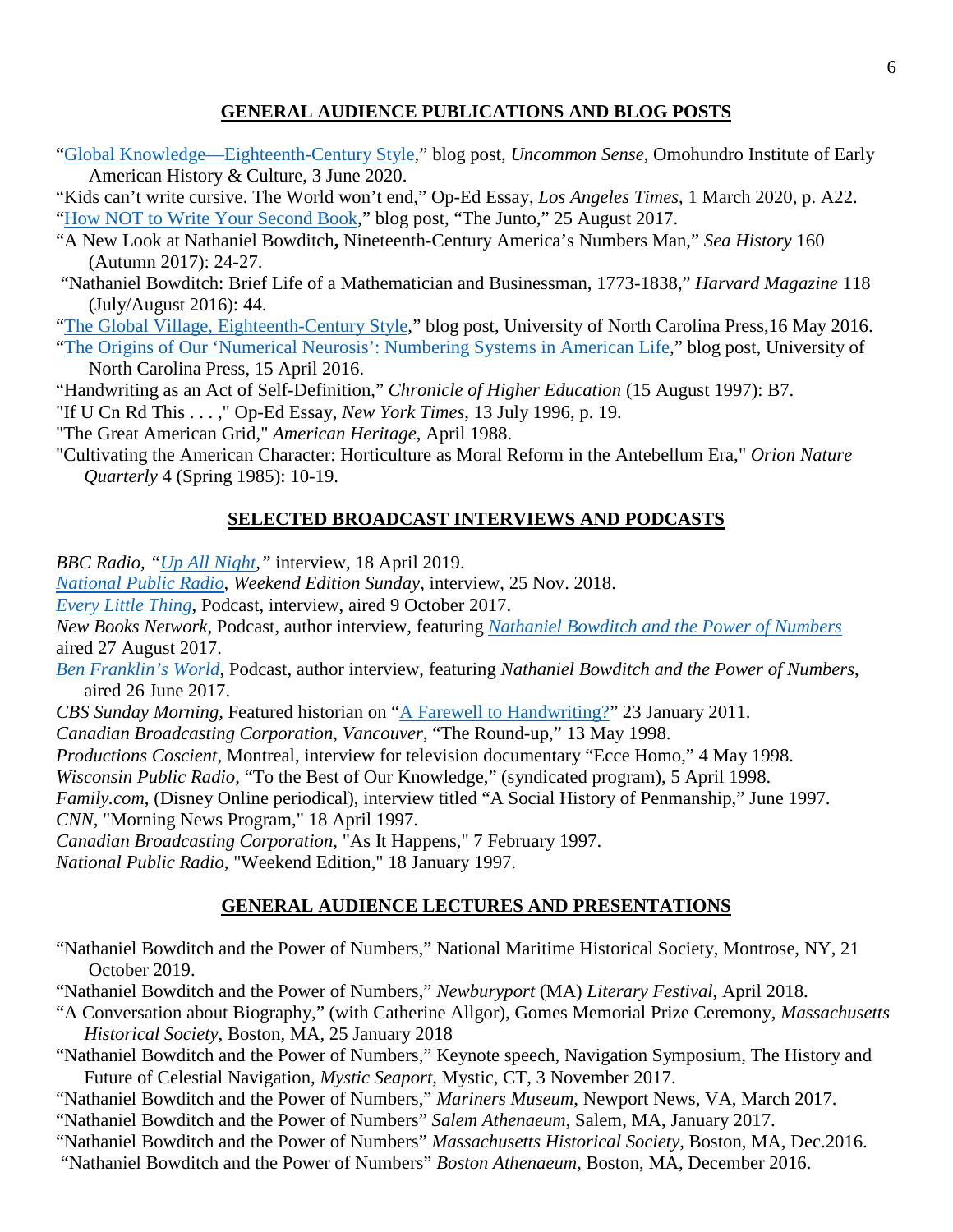- "Nathaniel Bowditch and the Power of Numbers" *New England Historical and Genealogical Association*, Boston, MA, July 2016.
- "Nathaniel Bowditch and the Power of Numbers," *Talking Leaves Bookstore*, Buffalo, NY, June 2016.
- "What's Special about Albany? A Historian Assesses the City's Place in Our National Narrative," *Albany Institute of History and Art,* Albany, NY, February 2016
- "Nathaniel Bowditch and the Science of Business in 19th-Century America," *UB Humanities Institute* Scholars at Hallwalls Program, Buffalo, September 2012.
- "Status and Power in Early America," *Historic Cherry Hill/ Schuyler Mansion*, Albany, NY, Sep 2011.
- "Where the Past Beats the Present: The Cherry Hill Family's View of Their Hudson River Heritage," Hudson 400 Program, *Historic Cherry Hill*, Albany, NY, April 2009.
- Keynote Speaker, "Everybody's Doing It: Dangerous Dancing and Progressive Era Reform," Advanced Placement Conference, *Strong Museum*, Rochester, NY, April 2005.
- "Before the Internet: Americans Respond to the 'New Media' of Print and Film," Advanced Placement Conference, *Strong Museum*, Rochester, NY, March 2003.
- Keynote Speaker, "The Meaning of the Colonial Revival," Albany History Day, *Historic Cherry Hill*, Albany, NY, May 2001.
- Keynote Speaker, "Nathaniel Bowditch: Scientist and Businessman," *Historic Salem*, Salem, Massachusetts, March 2001.
- "Immigrants and Experts in the Progressive Era," Advanced Placement Conference, *Strong Museum*, Rochester, NY, March 2000.
- "Autographs and Other Scribbles: Two Hundred Years of Graphology in America," *Smithsonian Institution*, March 1997.

## **SERVICE TO THE PROFESSION**

### Scholarly Publications

Member, Editorial Board, *Journal of the Early Republic*, 1999-2004.

- Article Referee, *American Quarterly*, *American Nineteenth-Century History*, *American Political Thought*, *Configurations*, *New England Quarterly*, *Journal of American History*, *Journal of the Early Republic*, *Journal of the Gilded Age and Progressive Era*, *William and Mary Quarterly*, 1986- .
- Book Manuscript Reviewer, *Johns Hopkins University Press*, 2018; *American Philosophical Society*, 2016; *Cornell Univ. Press*, 1991, 1995, 2007; *Univ. of Mass. Press*, 2006; *Univ. of Chicago Press*, 2005, 2018, 2020; *Univ. of Missouri Press*, 2009; *Univ. of North Carolina Press*, 2015, 2016; *Yale Univ. Press,* 2001.

## Professional Organizations

- Advisory Board, Elected Member, *Society for Historians of the Early American* Republic, 2018-21 National Advisory Council, Elected Member, *Phi Alpha Theta*, 2020-22.
- Prize Committee Member, *Phi Alpha Theta* regional conference (Ithaca College, virtual), 2020.
- Panel Commenter, *Phi Alpha Theta* regional conferences (Ithaca College, 2020 [virtual]; Nazareth College, 2018; SUNY, Brockport, 2017; SUNY, Fredonia, 2014).
- Ad Hoc Committee on Chapter Revitalization, *Phi Alpha Theta*, February 2019- . Member, Gray Article Prize Committee, *Society for Historians of the Early American Republic*,2009. Faculty Fellow, *Society for Historians of the Early American Republic*/*Andrew Mellon Foundation*
- *Summer Seminar* for Undergraduates in Early American History, June 2008.
- Member, *Society for Historians of the Early American Republic Transition Committee*, 2000-03.
- Member, Conference Program Committee, *Society for Historians of the Early American Republic*, 2009-10, 1997-98.

### Fellowship/Grant Reviews

Chair, Massachusetts Historical Society MHS-NEH Long-Term Fellowship Committee, February 2019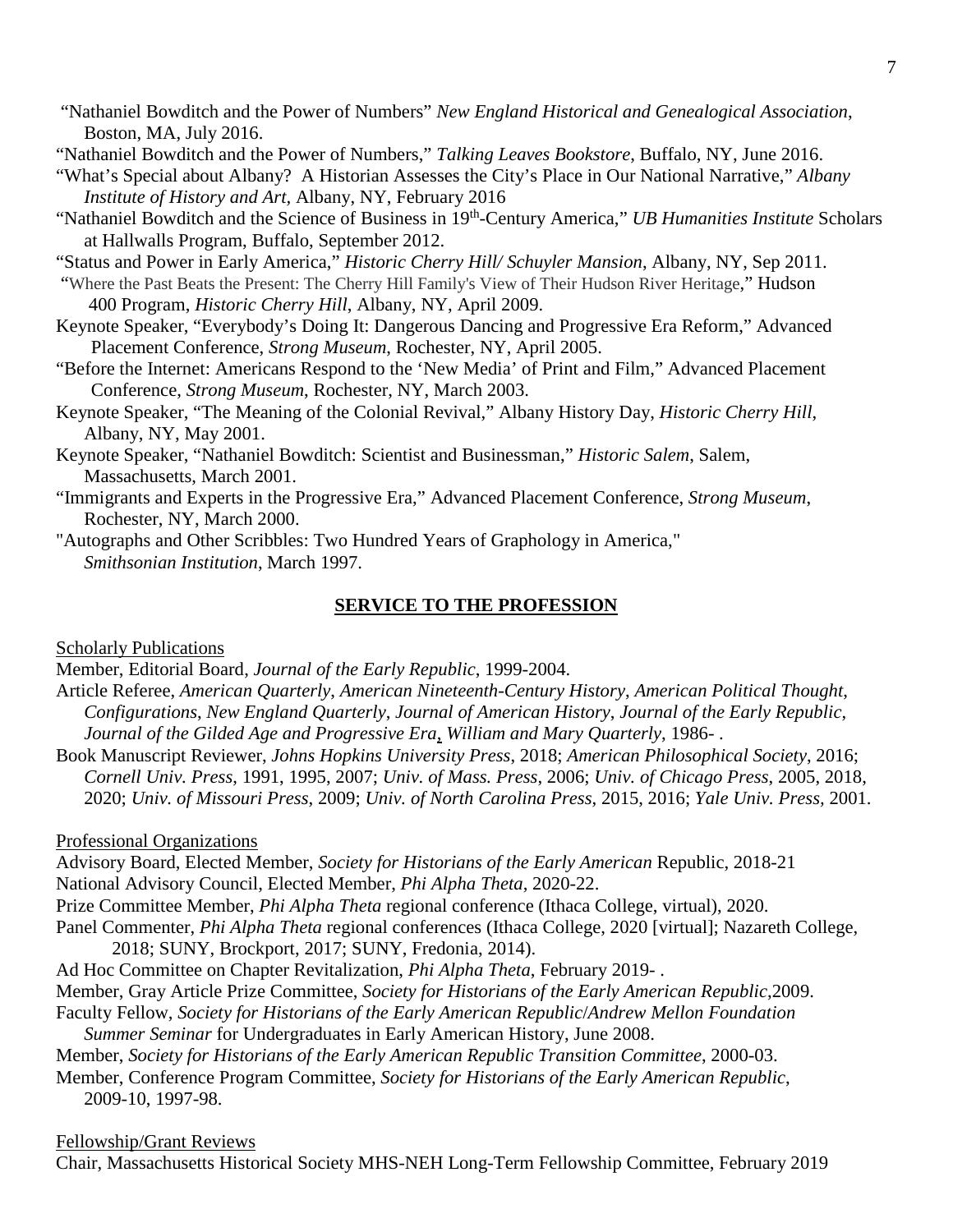Member, NEH America's Media Makers Grants Evaluation Committee, 2015, 2013 Member, NEH Humanities Collections and Reference Sources Grants Evaluation Committee, 2011, 2009 Member, ACLS Fellowships Evaluation Committee, 2010. Member, NEH Fellowships Evaluation Committee, 2007 External Grant Reviewer, Social Science and Humanities Research Council of Canada, 2006. Member, NEH Summer Seminar Applicant Evaluation Committee, 2004. Member, NEH/Winterthur Fellowship Evaluation Committee, 2002.

Tenure and Promotion Evaluations

School of Humanities, Nanyang Technical University, Singapore. 2020 (assistant professor) Department of History, University of Haifa, 2019 (senior lecturer, with tenure) Department of History, Villanova University, 2018 (associate professor) Department of History, Rutgers University, 2018 (associate professor) Department of History, Colgate University, 2015 (associate professor) Department of Classics and Letters, University of Oklahoma, 2015 (associate professor) Department of History, The Ohio State University, 2011 (associate professor) Department of History, University of Pittsburgh, 2006 (full professor) Department of History, Rochester Institute of Technology (2003, associate professor; 2008, full professor) Department of History, University of Texas, Dallas, 2002 (associate professor)

Program Evaluation

Department of History, SUNY, Brockport, Brockport, NY, Feb 2012. Department of History, Westfield State College, Westfield, MA, 2007.

Dissertation and Manuscript Workshops/Dissertation Outside Reader

Dissertation Workshop (co-head), "Capitalism and Market Culture," Annual conference of the *Society for Historians of the Early American* Republic, Cleveland, OH, July 2018. Doctoral Dissertation Outside Reader, Michael Pospishil, "The Pursuit of Order in Revolutionary New York: Surveyors, Statesmen, and the Making of a Capitalist Landscape, 1757-1796," (U. of Delaware, 2018) Mellon Dissertation Workshop, Cogut Center for the Humanities, Brown University, Providence, RI, Oct.2016. Book Manuscript Colloquium, American Antiquarian Society, May 2016.

# **HOME INSTITUTION RESEARCH AND PUBLICATION GRANTS**

*SUNY, Buffalo*, Department of History, Research grant, 2020. *SUNY, Buffalo*, Lockwood Fund research grant, 2013-14, 2009-11, 2002, 1998-2000, 1995 *SUNY, Buffalo*, Julian Park Fund publication grant, 1995. *SUNY, College at Fredonia*, Scholarly Incentive grant, 1992; Amy Everett Memorial grant, 1992.

# **ADDITIONAL PROFESSIONAL ACTIVITIES**

General Audience Teaching

Instructor, "Learned Women in America," a three-lecture series, Garret Club, Buffalo, NY, February 2016. Instructor, "Clinton's Ditch: The Erie Canal in Western New York," an NEH Landmarks in American History

and Culture Workshop for Teachers, Niagara County Community College, July-August 2013. Instructor, "The Shock of the Modern," a three-lecture series, Garret Club, Buffalo, NY, October 2010. Faculty Fellow, SHEAR-Mellon Summer Seminar for Undergraduates in American History, June 2008. Faculty Instructor, "Teaching American History" (U. S. Dept. of Education Grant), Buffalo Board of

Education, May, 2011, September 2010, May 2010, September, January-June, 2009. Faculty Coordinator and Faculty Instructor, "Teaching American History" Summer Institute (U. S. Dept.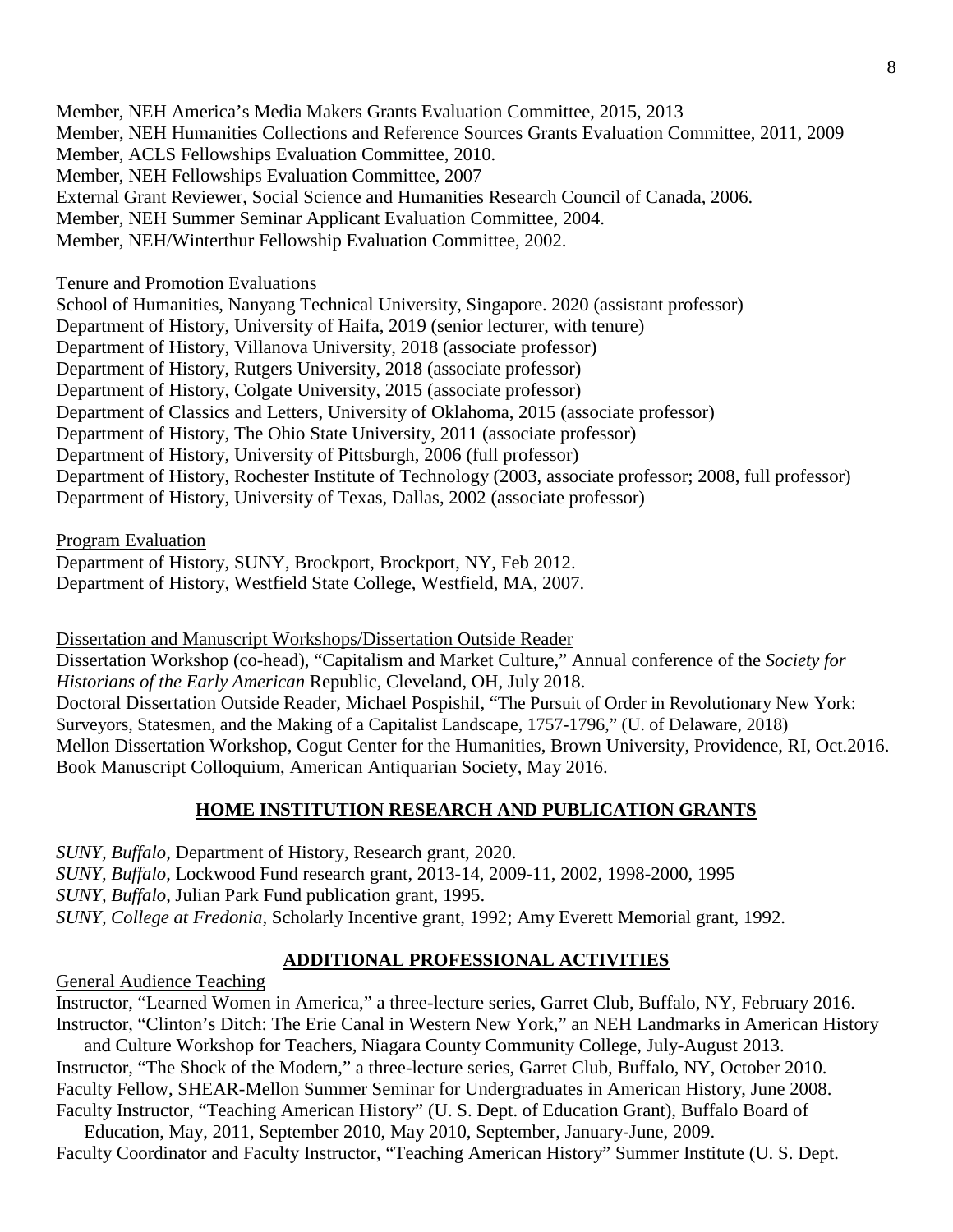of Education Grant), Buffalo Board of Education, August 2005-June 2007 .

Grant Application Participant, with the Buffalo Board of Education, "Teaching American History Grant," (U.S. Dept. of Education), 2004, 2006.

Public History

Historical Consultant, *Historic Huguenot Street*, 2018. Historical Consultant, *Florentine Films/WNED*, "Frederick Law Olmsted: Designing America," 2009-14. Museum Consultant, *Schuyler Mansion*, Albany, New York, 2006. Museum Consultant, *Historic Cherry Hill*, Albany, New York, 1994- . Helen Mynderse Award for outstanding service to the museum, 2005. Exhibition Research Associate (free-lance), *Schomburg Center for Research in Black Culture*, *New York Public Library*; *Witter Agricultural Museum*; *Saratoga Historical Society*, 1984-87. Publication Projects Textbook Reviewer, *Houghton Mifflin*, 2001.

Editor (free-lance), *American Heritage of Invention and Technology*, 1984. Editorial Assistant, *Yale University, Frederick Douglass Papers*, Summer 1982, Spring 1983. Research Assistant, *Yale University, Department of the History of Science*, Summers 1976, 1976.

#### **COURSES TAUGHT**

Graduate Seminars Readings in American History to 1865 American Historiography Nineteenth-Century American Intellectual and Cultural History American Intellectual and Cultural History, 1890-1930 Intellectual Life in America Research Seminar in American History

Undergraduate Courses United States History to 1877 United States History from 1865 American Cultural History to 1865 American Cultural History from 1865 Nineteenth-Century American Intellectual and Cultural History Learning, Science, and the Arts in America Crime and Punishment in America American Landscape History American Religious History Colonial America Historical Methods Honors Thesis Seminar

#### **DOCTORAL DISSERTATIONS**

#### Dissertation Director

Head, David, "Sailing for South America: Foreign Privateering in the Early American Republic, 1800-1830," 2010.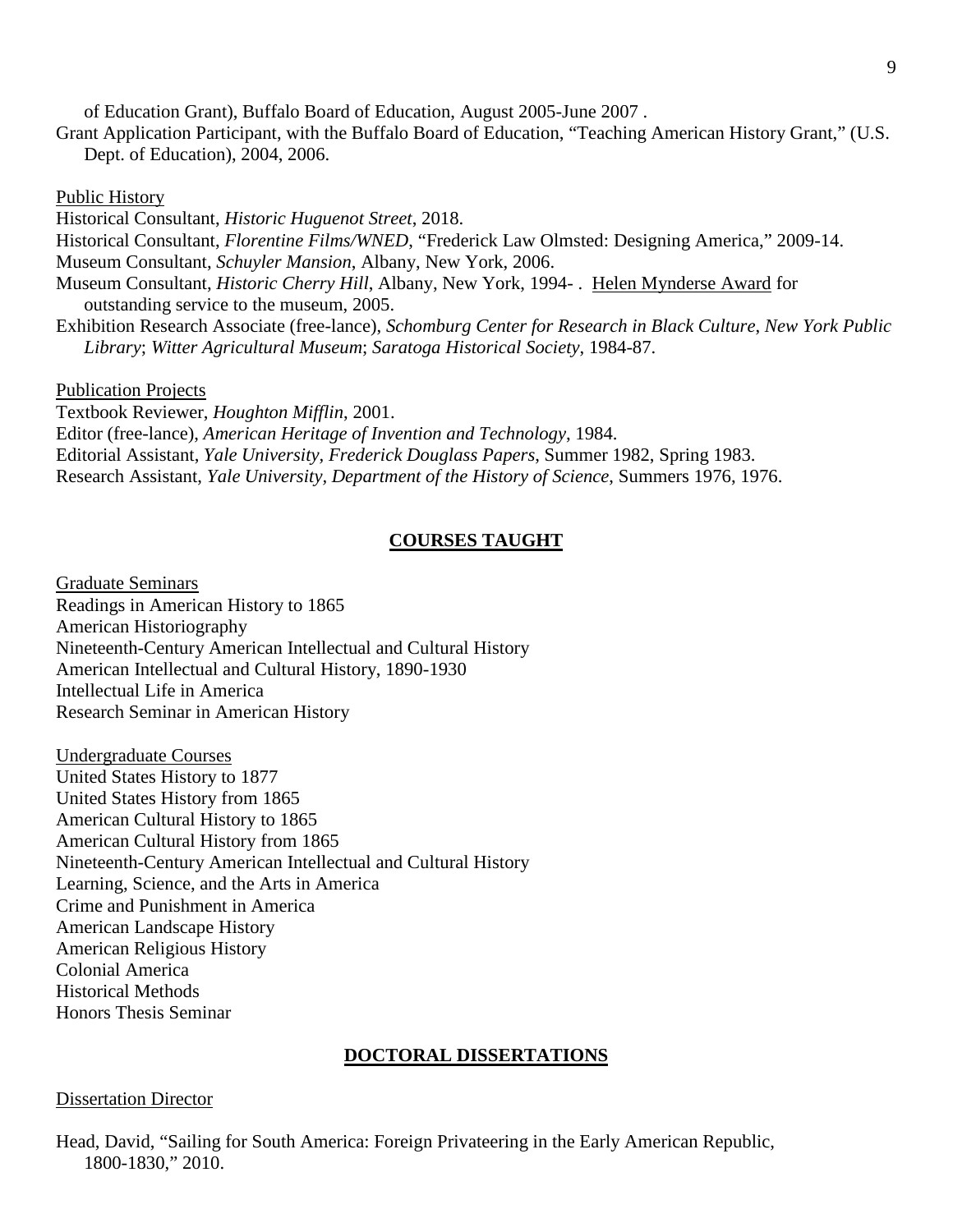- Dyson, Jon-Paul, "From Sermons in Stone to Studies in Science: The Transformation of 19<sup>th</sup>-Century Juvenile Natural History," 2002.
- Jaede, Mark, "Brothers at a Distance: Race, Religion, Culture, and U.S. Views of Spanish America," 2002.
- Rossell, David, "Silk Culture: The Meaning of an Antebellum Agricultural Craze," 2001.
- Shaw, Ruth Barnes, "Women's Decorative Art and Design Organizations: Gender, Class and Social Relations in the American Gilded Age," (American Studies) 2011.
- Member of Dissertation Committee
- Bartos, Virginia, "A 'Fine Exhibit by the Bureau of Ethnology': Dr. A. L. Benedict and the Presentation of Culture at the Pan-American Exposition" (2004).
- Burns, Elizabeth, "Monsters on the Margin: The Sea Serpent Phenomenon in New England and New Work City, 1817-1849," (2014).
- Bryant, Tim, "Popular Christ and the Crises of American Culture" (English), 2011.
- Cox, Thomas, "Courting Commerce: Gibbons v. Ogden and the Transformation of Commerce Regulation in the Early Republic" (2004).
- Davis, Elisabeth, "'The Task of Training Youth in the Paths of Virtue': Nuns, Evangelicalism, and Catholic Revivalism 1790-1860," 2020.
- Edwards, Gregory, "The Polity of Moses and the American Constitution," (2003).
- Ganyard, Clifton, "The Young German Order and Opposition to National Socialism" (2000).
- Ha, Songho "The American System, 1801-1829: A Challenge to American Federalism" (2003).
- Hadjuk, John, "Music Wars: Conflict and Accommodation in America's Culture Industry, 1940-1960" (1995).
- Hobler, Todd, "Working Class Politics and Progressive Reform in Jamestown, New York" (1997).
- Jones, Jeannette, "'In Brightest Africa': Naturalists' Images of Africa and the American Museumof Natural History, 1910-1936," (2003).
- Kotlik, Ronald, "Fixed Bayonets: The New York State National Guard during the Era of Industrial Unrest, 1887-1898" (2006).
- McDonald, Patrick, "Primitive Accumulations: The Rise of Capitalism in America from Charles Brockden Brown to Herman Melville" (English), 2018.
- Mikulski, Richard, "The Development of a Professional Anglo-American Academic Community, 1815-1861," (2014).
- Nero, Andrea, "A Comparative Analysis of Discussions of Marginalized Peoples by the Gentleman Scholars of Early American Scientific Societies (in progress).
- Newman, Richard, "The Transformation of American Abolition: People, Tactics and the Changing Nature of Activism, 1780s-1830s" (1998).
- Nickisher, Heidi, "Silver, Ceramics, and Spinning Wheels: Objects, Exchanges, and the Construction of Identity in a Global Context," (American Studies), (2014).
- Pflugrad-Jackisch, Ami, "We Are All Brothers: Secret Fraternal Organizations and the Transformation of White Male Political Culture in Antebellum Virginia" (2005).
- Revell, James, "Naziritism and the Social Conscience of Methodist Revivalists in the Genesee Conference" (1992).
- Rockwell, Mary, "'Let Deeds Tell': Elite Women in Buffalo, 1880-1920" (1999).
- Schroeder, Joshua, "Building a Godly World: The Efforts to Create a Puritan Atlantic in the Early Seventeenth Century," 2019.
- Zwirecki, Paul, "Fighting 'A Spirit of Fanaticism': Antirevivalism in Antebellum America," (2014).

## **DEPARTMENTAL SERVICE (SUNY, Buffalo)**

**Chair**, Dept. of History, January 2003-January 2006. **Director of Graduate Studies**, 1995-98.